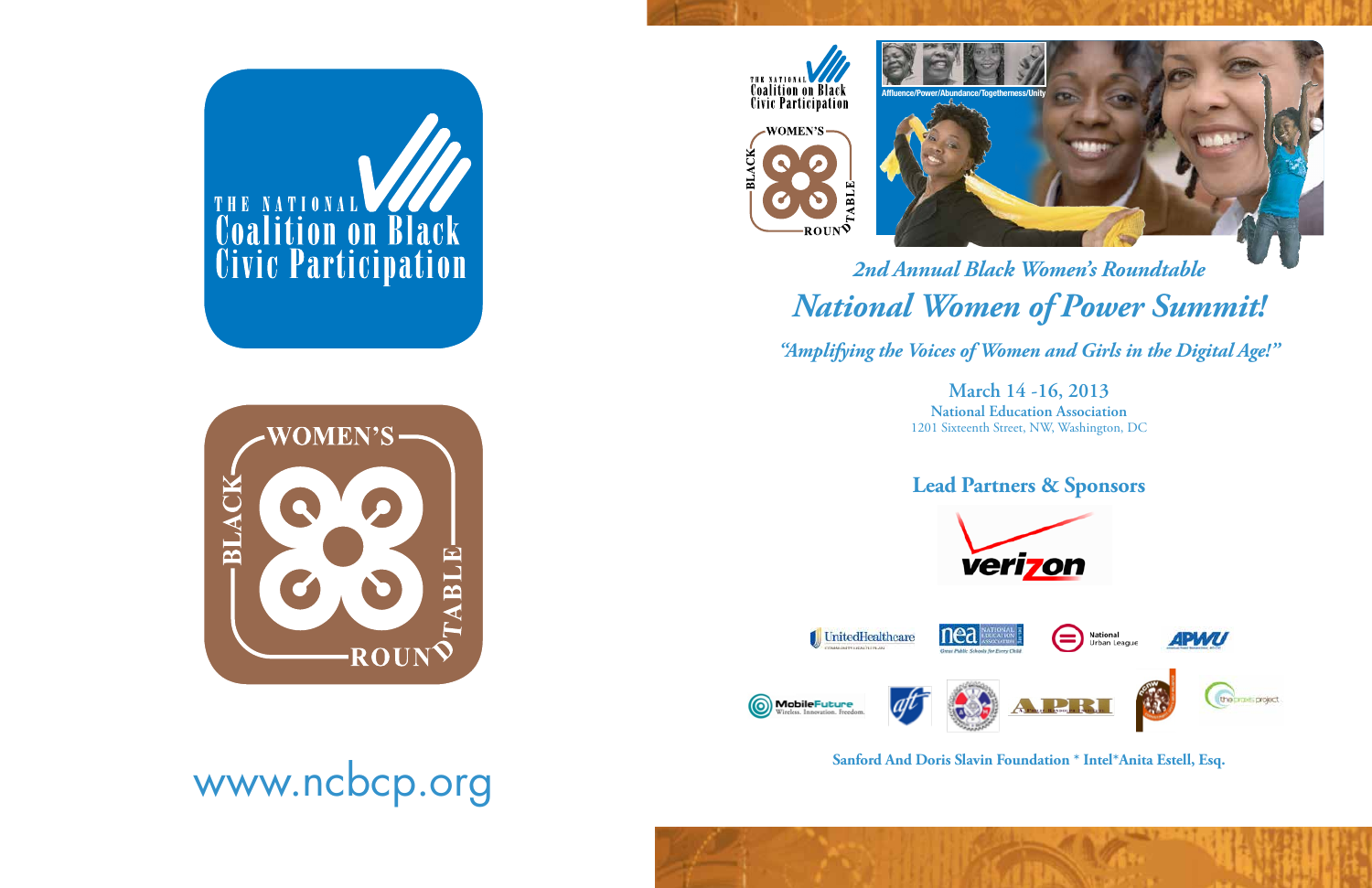Verizon Foundation's philanthropy reaches neighborhoods across the country and around the globe. We embrace diversity to help our communities grow and expand in exciting new directions. A diverse community makes the world we live and work in a better place, and Verizon is sharing its technology, resources and passion so that together we can be even more successful.



Check our success at verizonfoundation.org Share yours @VerizonGiving







# **EMPOWERING SUCCESS IN DIVERSITY**

# **Building healthy communities,** right here in D.C.

Provider Services **1-800-600-9007**

**UHC.com**

UnitedHealthcare®

M854473 3/13 CST2136 ©2013 UnitedHealthcare Services, Inc.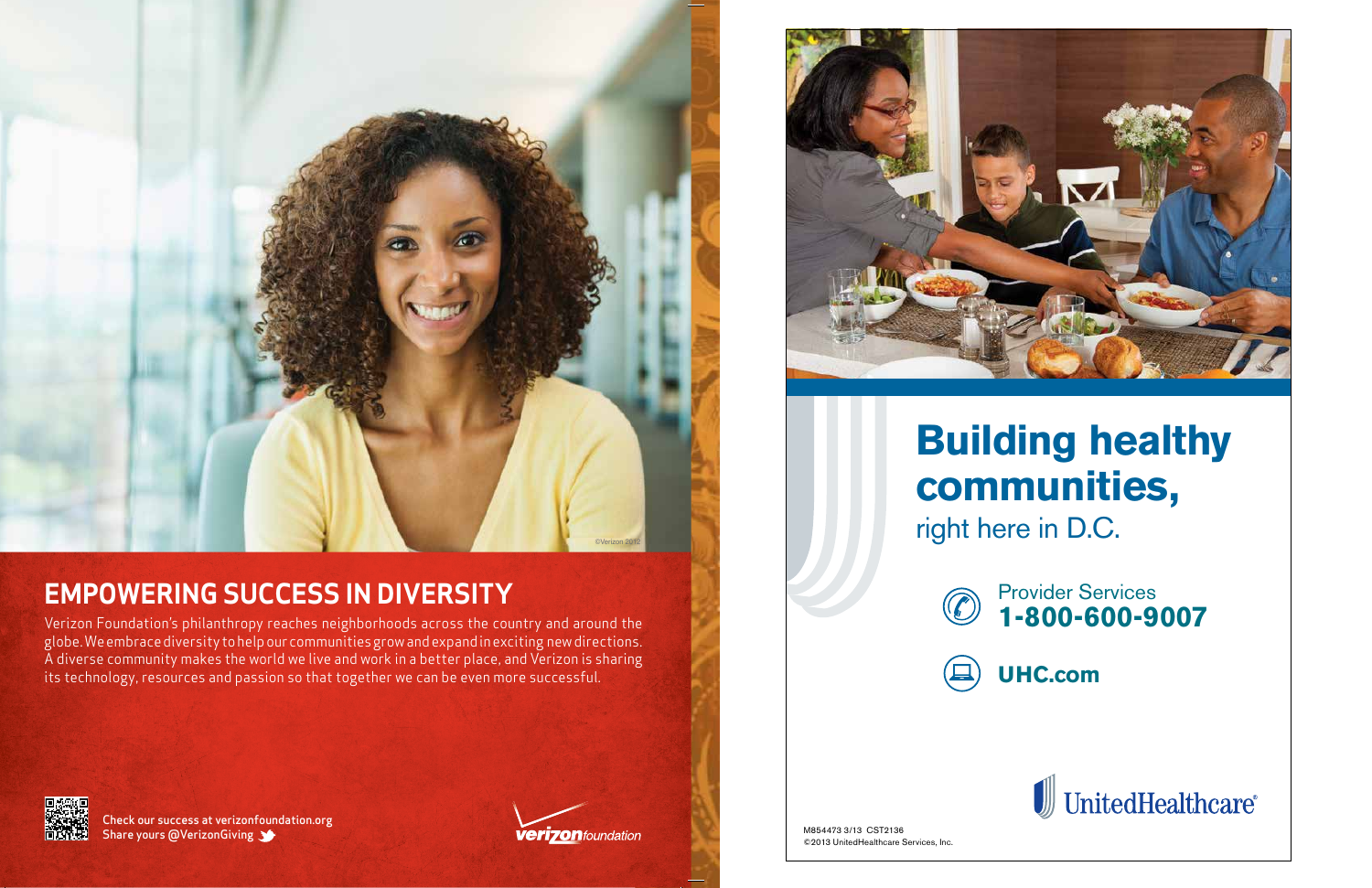# **Thursday, March 14Th Public Policy Day**

**09:00 am - 12 Noon BWR Day on Capitol Hill** - *Visits to Congressional Offices & Youth Tour for Girls* [Please check in at Cannon Building Room 402, Independence Avenue and 1st Street, SE, DC]\*\*

# *BWR Day on the Hill*

**12:30 pm - 3:00 pm BWR Day on Capitol Hill** - *Legislative Briefing w/Congressional Members & FCC Commission* Representative at Rayburn Building B339, Independence Avenue and South Capitol Street, DC**\*\*** 

**04:00 pm - 5:30 pm White House (WH) Public Policy Briefing With Obama Administration Officials\*\*** 

**05:30 pm – Until Dinner on Your Own –** *Free Time to Enjoy the City!* 

**\*\***Must register for BWR Summit to attend BWR Day on Capitol Hill or WH Briefing by Friday, March 8th. WH

security clearance required to attend WH briefing.





## American Postal Workers Union, AFL-CIO



*Congratulations to our own Elizabeth Powell, Secretary-Treasurer for receiving the "Social Justice Trailblazer Award"*

*and to the other Black Women's Roundtable honorees, Becky Pringle, Lorretta Johnson, and Diane Babineaux.*

> Cliff Guffey, President Greg Bell, Executive Vice-President the officers, and the 220,000 members and retirees of the American Postal Workers Union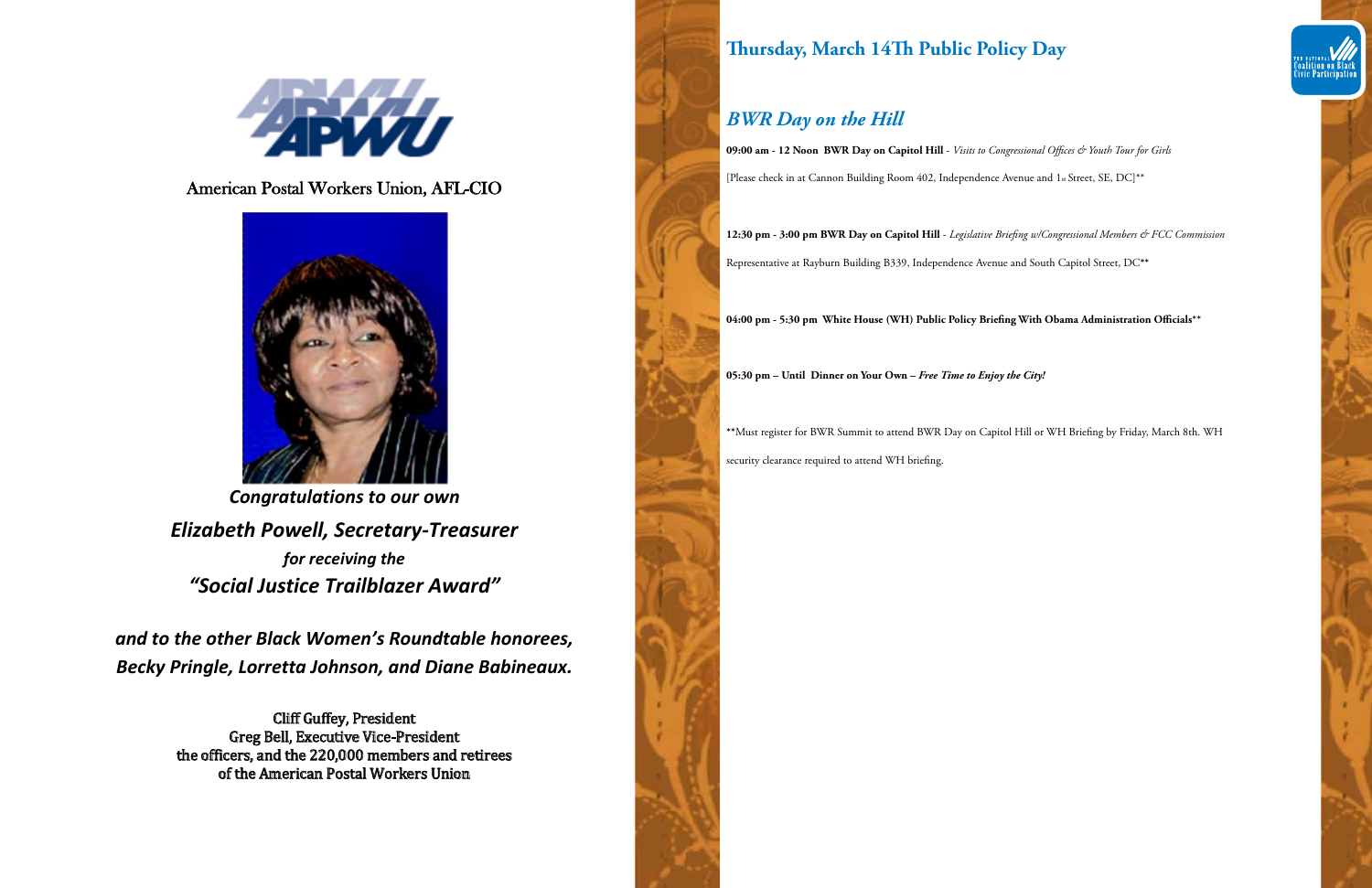# **Friday, March 15Th Civic Engagement & Global Empowerment Day**

**06:30 am – 7:00 am Love You More Health & Wellness Power Walk** [Meet in front of Doubletree Hilton, 1515 Rhode Island Avenue, NW, DC]

#### **07:30 am – 5:00 pm Site Registration at NEA**

**FAITH & SOCIAL JUSTICE PRAYER BREAKFAST AND MORNING ROUNDTABLES** 8:00 am – 11:30 am

*Faith & Social Justice Leadership Roundtable* 8:00 am – 9:20 am

#### **Welcome**



**Melanie L. Campbell** President & CEO, National Coalition on Black Civic Participation Convener, Black Women's Roundtable

#### **Opening Prayer and Moderator**



**Dr. Barbara Williams-Skinner** Co-Founder & President, Skinner Leadership Institute Co-Chair, National African American Clergy Network.

### **Opening Speaker**



**Dr. Suzanne Johnson Cook** Ambassador-At-Large for International Religious Freedom U. S. Department of State Bureau of Democracy, Human Rights and Labor



**Dr. Patricia Hobson** Chair, BWR Summit Local Host Committee

#### **Selection**

**Deborah Robinson** Gospel Artist, Co-Convener, MSBCP and Convener MS





Co-Founder & President, Sisters Saving Ourselves NOW Founder, Rebirth Alliance,<br>Convener, Pittsburgh/MonValley BWR & Unity Coalition\* Co-Convener, Mississippi BWR, MSCBCP

#### **Honorees and Panelists**





**Lisa Sharon Harper Rev. Dr. Judith C. Moore Stephanie Parker-Weaver** *Director of Mobilizing Co-Founder & President, Sisters Saving Ourselves NOW Founder, Rebirth Alliance,* Sojourner Convener, Pittsburgh/MonValley BWR & Unity Coalition\*

Shiloh Baptist Church Health Ministry National Coalition of 100 Black Women Inc. *Northern Virginia Chapter* Advancement Project National Conference of Black Mayors Women's Caucus National Congress of Black Women NAFEO UNCF Special Programs Building Green Initiative

# **Friday, March 15Th Civic Engagement & Global Empowerment Day**

## **HEALTHY, WEALTHY & WISE WORKSHOPS & SKILLS-BUILDING SESSIONS**

3:00 pm – 6:00 pm Workshops & Skills Building Sessions

 $6:00 \text{ pm} - \text{Until}$  Free Time – Enjoy the City

## **SATURDAY, MARCH 16, 2013 COMMUNITY DAY**

**11:00 am – 5:00 pm**

Shiloh Baptist Church  $1500$  9<sup>th</sup> Street, NW Washington, DC

[List in formation]

**Health Fair & Mini-Expo**

Love You More Health & Wellness Walk & Group Exercises

#### *BWR Summit Co-Hosts & Community Partners*

Institute of Caribbean Studies Operation Hope International Black Women's Public Policy Institute Redwood Enterprise LLC Lawyers' Committee for Civil Rights Under Law Skinner Leadership Institute Love is a Mountain<br>
MomsRising.org<br>
State Voices<br>
Tandeka LLC MomsRising.org NAACP TransAfrica Forum National Action Network United Food & Commercial Workers National African American Drug Clergy Network Women's Global Initiative National African American Drug Policy Coalition YWCA North Capital Area National Black Caucus of State Legislators National CARES Mentoring Movement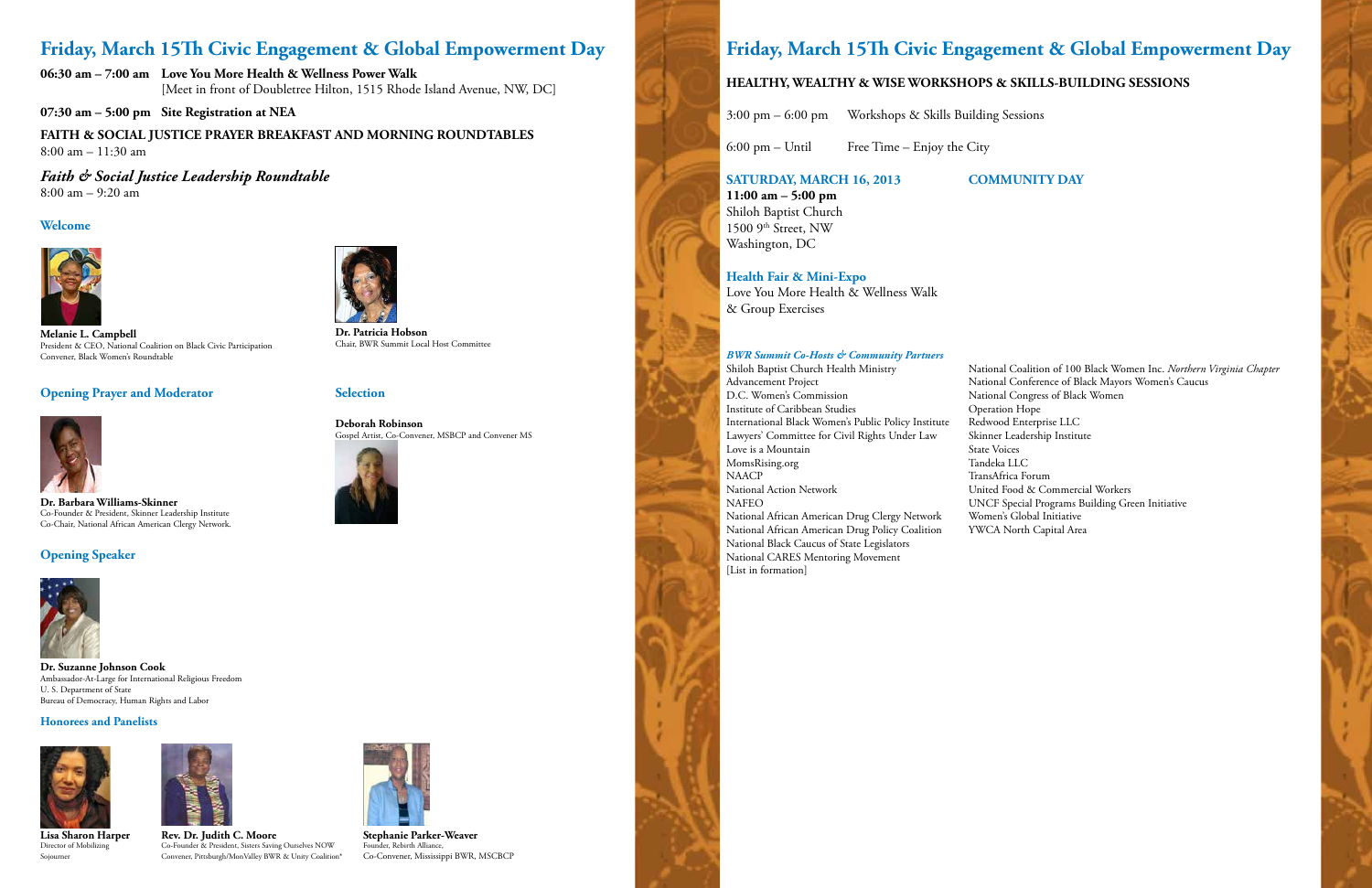# **Friday, March 15Th Civic Engagement & Global Empowerment Day**

*Labor, Education And Social Justice Roundtable* **9:30 am – 10:20 am**

#### **Moderator**







President & CEO

A. Philip Randolph Institute

#### **Honorees and Panelists**







Secretary Treasurer Secretary Treasurer Secretary Treasurer General Vice President

**Becky Pringle 19.1 Elizabeth Powell 19.1 Dr. Lorretta Johnson Diane Babineaux**<br>
Secretary Treasurer Secretary Treasurer Secretary Treasurer General Vice President

## **Special tribute to women leading UFCW Our Wal-Mart Workers Campaign**

**BREAK**

*Global Empowerment & Sustainability Roundtable*  $2:00 \text{ pm} - 2:50 \text{ pm}$ 

**10:20 am – 10:30 am**

**Greetings**



**Arlene Holt Baker** Executive Vice President







International Association of Machinists & Aerospace Workers



# **Friday, March 15Th Civic Engagement & Global Empowerment Day**

*Business, Education & Economic Empowerment Roundtable* **1:10 pm – 1:50 pm**



International Black Women's Public Policy Institute



### **MODERATOR**



**Dr. Julianne Malveaux** Economist, Author & President Emerita, Bennett College for Women

#### **Honorees and Panelists**





 $\overline{\phantom{a}}$ 

**Lori Billingsley Chanelle Hardy Rene Redwood**<br>
Vice President Senior Vice President for Public Policy CEO, Redwood Enterprise LLC<br>
Community Relations for Public Policy, National Urban League Community Relations for Public Policy, National Urban League<br>Coca-Cola Company Executive Director, NUL Policy Institute Executive Director, NUL Policy Institute



### **1:50 pm – 2:00 pm BREAK**



**Felicia Davis** UNCF Special Programs Building Green Initiative

#### **Honorees & Panelists**







**BREAK** 2:50 pm – 3:00 pm

#### **Greetings**

**Her Excellency Deborah-Mae Lovel** Ambassador of Antigua and Barbuda, Permanent Representative of the OAS Embassy of Antigua and Barbuda